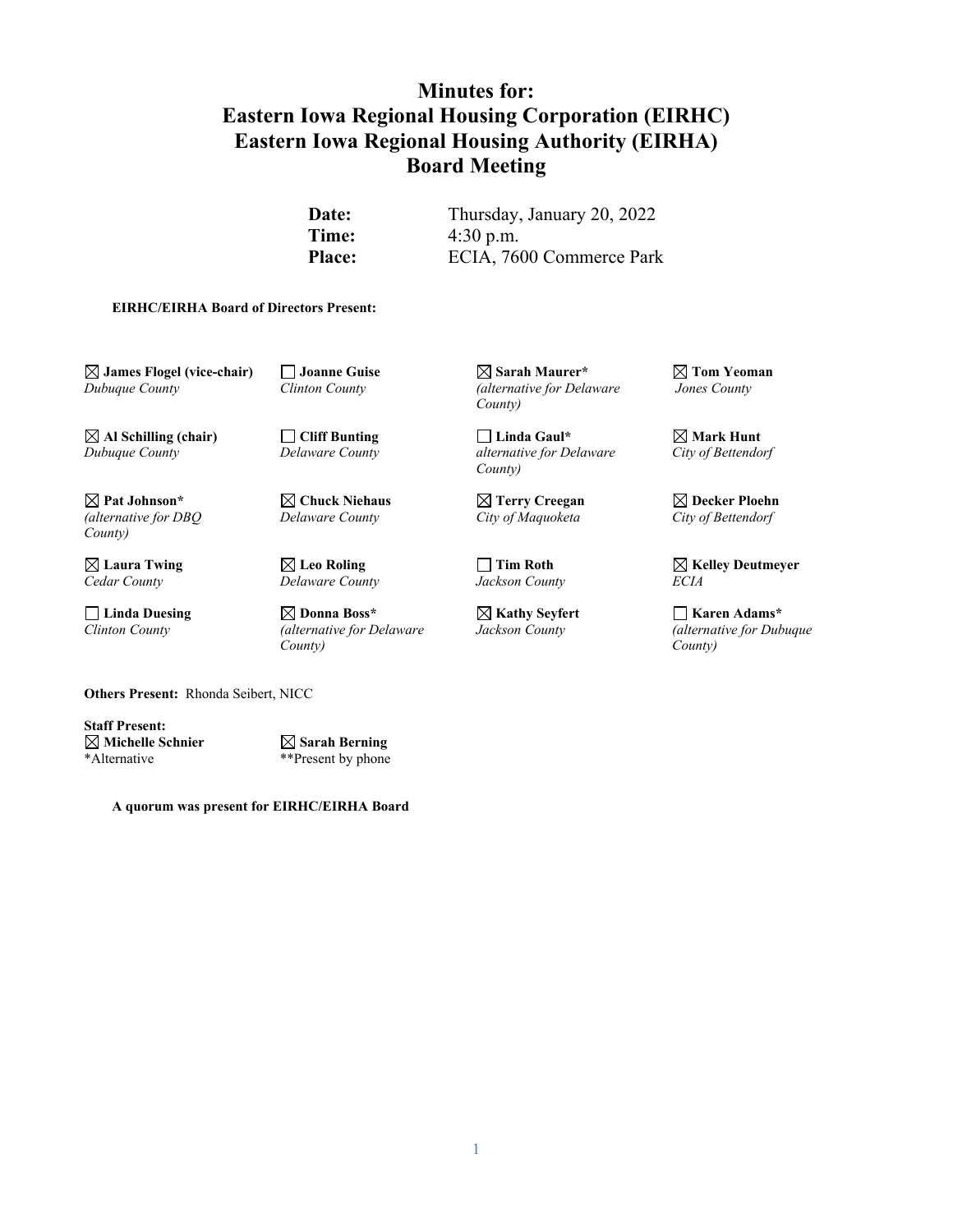### **Call to Order**

The EIRHA and EIRHC Board meeting was called to order at 4:34 p.m. by Board Chair, Al Schilling. Introductions were made at this time.

## **Review and Approve Minutes of EIRHA and EIRHC annual meeting November 3, 2021**

Motion by Boss, second by Johnson approve the minutes from the EIRHA and EIRHC November 3, 2021 Annual Meeting. The motion passed unanimously.

### **Report on the following programs**

#### **Public Housing lease-up and vacancies**

Schnier reported that the Public Housing program currently has five units vacant. Staff are pulling from the waiting list to fill these vacancies. The Public Housing program is presently at 97.79% lease-up for the year.

#### **Section 8 Housing Choice Voucher (HCV) lease-up and waiting list**

Schnier noted that the Section 8 HCV program has 3,738 families on the waiting list as of January 2022. Noting the estimated wait time is 24 months.

#### **Section 8 Housing Choice Voucher (HCV) Family Self-Sufficiency (FSS) Program**

Schnier indicated that there are currently one hundred thirteen (113) clients enrolled in the Section 8 Housing Choice Voucher (HCV) FSS program with an average monthly escrow balance of \$418. 47% of the clients have escrow accounts, with the high balance of \$22,431. Since the last update, there was one successful completion with escrow payout of \$18,000.

Schnier informed the board that the FSS program received enough funds for CY'22 to almost fully cover three positions. In the past, the funding covered about  $\frac{3}{4}$  of each position, with other program funding needed to cover the balance of the staff costs. As a result of the additional funding, the housing department will be hiring another full-time Housing Specialist to assist with tenant files and a self-sufficiency caseload.

#### **Public Housing Family Self-Sufficiency (FSS) Program**

Schnier reported that forty-eight (48) clients are currently being served by the Public Housing FSS program with an average monthly escrow balance of \$290 and the highest escrow of \$27,186. Clients can be on the FSS program for up to five years. There has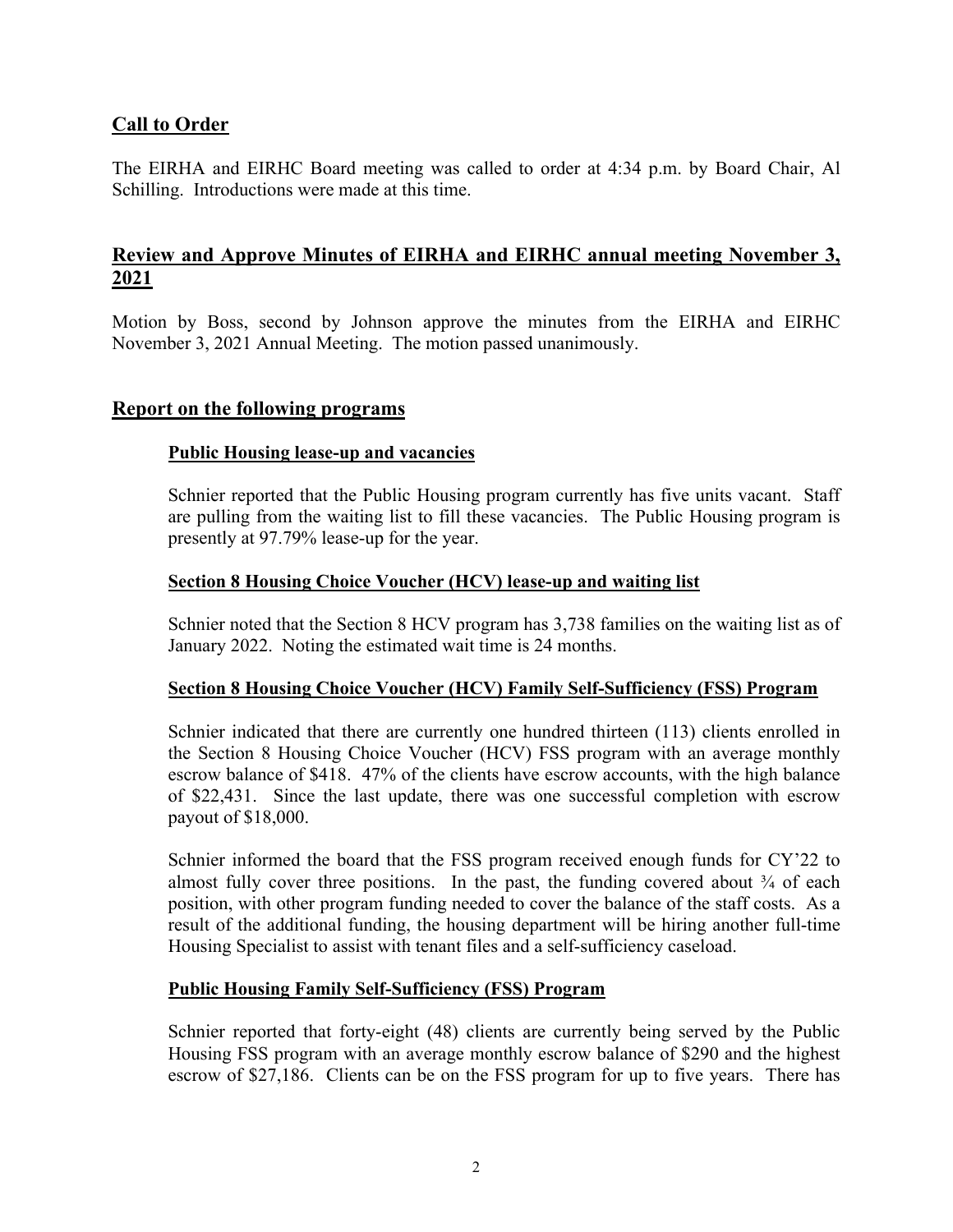been one successful completion since the last update. Staff are currently working to enroll additional clients into the program.

#### **ROSS Elderly Self-Sufficiency (ESS) Program**

The ROSS Elderly Self-Sufficiency (ESS) program has served one hundred fifty-one (151) participants to date, with sixty-five (65) current active clients. Currently, due to the pandemic, staff are maintaining monthly contact with the participants via phone, text or e-mail. Schnier noted staff delivered fall care packages to clients to further assist with their needs during COVID-19.

#### **Mainstream Voucher Program**

Schnier informed the Board that the applicants of the Mainstream Voucher Program must be at or below 50% of the area median income guideline and between the ages of 18-61 with a handicap or disability. The Mainstream Voucher Program currently has an ACC for 79 vouchers, with 79 families currently housed. The yearly lease-up is currently at 100%.

#### **Foster Youth to Independence (FYI) Program**

Schnier informed the Board that the applicants for the Foster Youth to Independence program must be youth who are between the ages of 18-24 who have left foster care or will leave foster care within 90 days and are homeless or are at risk of becoming homeless. Applicants must also be at or below 50% of the Area Median Income guideline. They must also be referred by their Public Child Welfare Agency (PCWA) caseworker for assistance. Currently there are two clients receiving assistance through the Foster Youth to Independence Program.

#### **Tenant Based Rent Assistance (TBRA) Program**

Schnier indicated that TBRA clients are pulled from the Section 8 Housing Choice Voucher program waiting list. Families are assisted through TBRA until they can transition over to the Section 8 Housing Choice Voucher program. Currently there are thirty-six (36) participants being served with monthly Housing Assistance Payments, thirtyfive (35) participants received security deposit assistance and 86% of the grant has been expended to date. Schnier informed the Board that IFA awarded an additional \$340,371 in funding and extended the contract end date to August 31, 2022.

#### **EIRHC USDA lease-up**

Schnier reviewed the lease-up with the Worthington units at 100% and Grand Mound units at 93% lease-up. Schnier noted the Grand Mound site has 6 units and the Worthington site has 4 units of one bedroom housing for the elderly/handicapped/disabled.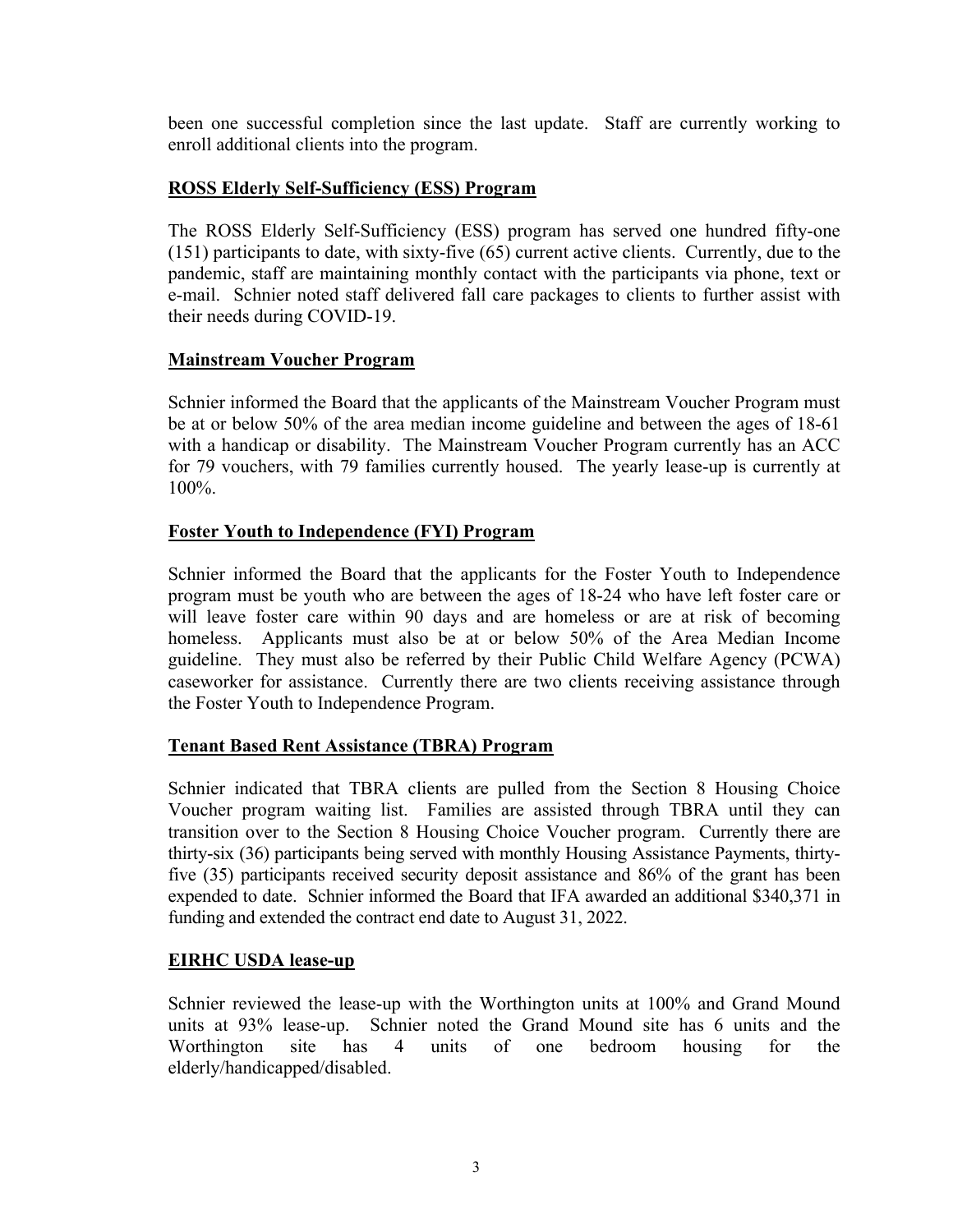#### **EIRHC Asbury Meadows and Evergreen Meadows lease-up**

Schnier indicated that Asbury Meadows is currently at 96.88% yearly lease-up with 390 individuals on the waiting list. Asbury Meadows has one (1) vacancy currently. Additional information on residents: Nineteen (19) are currently enrolled in the FSS Program; two (2) residents are students; and sixteen (16) are employed either part-time or full-time.

Schnier indicated that Evergreen Meadows site is currently at 100% yearly lease-up with 381 individuals on the waiting list. Evergreen Meadows has zero vacancies currently. Additional information on residents: Thirteen (13) are currently enrolled in the FSS Program; seven (7) residents are students; and twenty (20) are employed either part-time or full-time.

#### **Housing Development/Maquoketa Pocket Neighborhood**

Schnier updated the Board on the Pocket Neighborhood in the City of Maquoketa. Currently seven of the ten homes have been completed and closed with qualifying homebuyers. The remaining three homes are under construction and scheduled to close by April 2022. The final three have approved buyers with signed purchase agreements.

#### **Homeownership Programs**

Schnier reported the Housing Authority has sold six (6) Public Housing units to date. A total of thirty (30) applicants in the Section 8 Housing Choice Voucher (HCV) Homeownership Program purchased a home using their HCV for mortgage assistance. Fifteen (15) participants are still active on the program. Staff also provide housing counseling to the homeowners.

### **Housing Counseling**

Schnier explained that as an approved HUD Housing Counseling Agency since July 30, 2010, EIRHA has provided Housing Counseling Services to 172 households who have completed the pre- and post-homeownership counseling course, with 132 households that went on to purchase a home. Presently, there are 30 active households using the Housing Counseling services.

### **Housing Trust Fund (HTF)**

The Eastern Iowa Regional Housing Corporation Housing Trust Fund (EIRHC HTF) has received annual funding since FY2015, to assist with providing down payment assistance and constructing or rehabilitating units for affordable housing.

The FY'2021 award was for \$312,429. Projects included down payment assistance for owner-occupied rehab for five single family units; rental rehab/new development for seventy-four (74) rental units at Asbury Meadows, Evergreen Meadows, West Ridge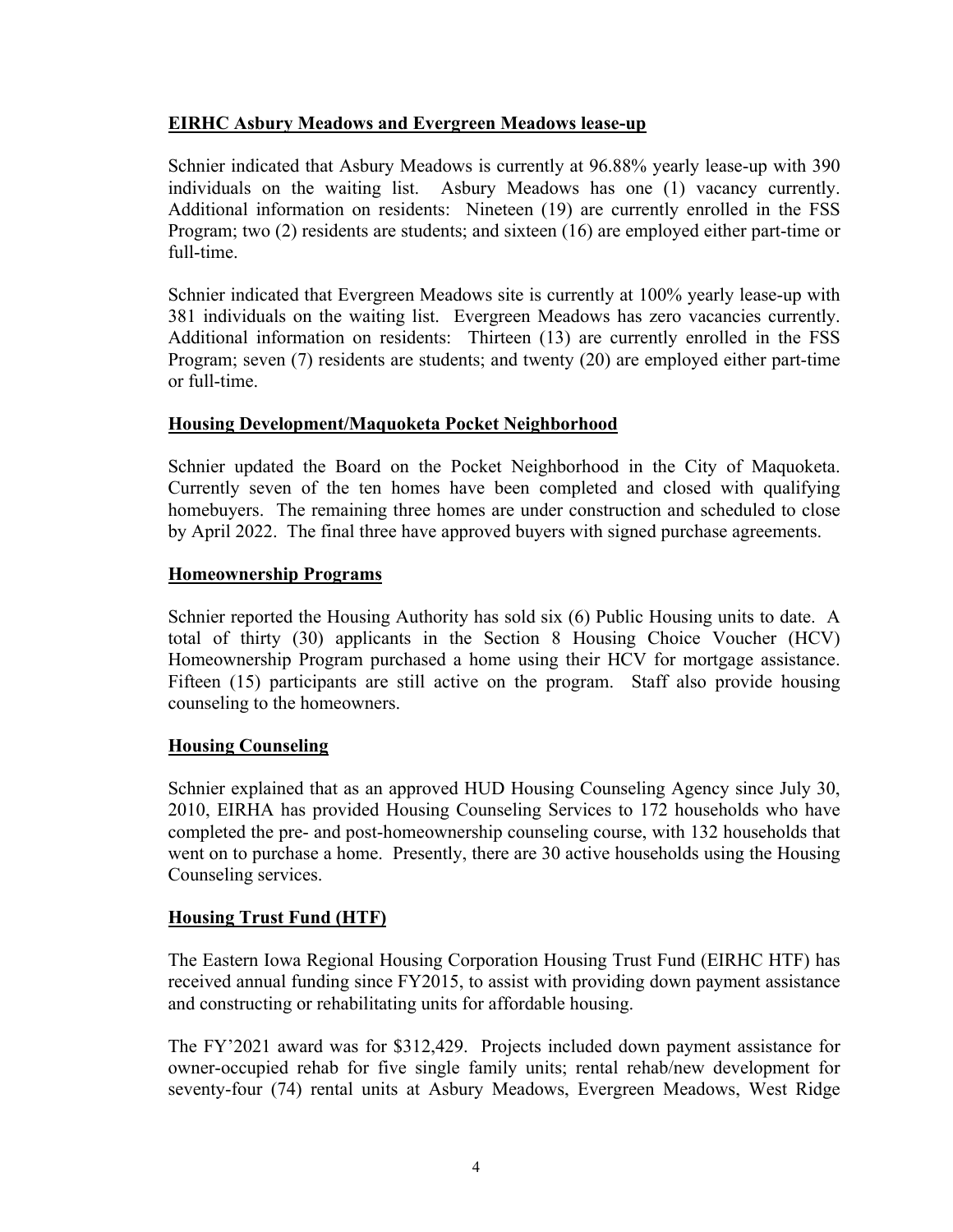Apartments, Churchview Apartments, Yankee Settlement and Lawrence Investments. These funds must be fully expended by December 31, 2022.

The FY'2022 award was recently awarded for \$406,865. Projects included down payment assistance for one single family unit and nine single family owner-occupied rehab units; rental rehab/new development for units at West Ridge Apartments, Churchview Apartments, Mars Rental, LaCasa, JDT Development, and ECDC Pocket Neighborhood. These funds must be fully expended by December 31, 2023.

### **Review and Approve Public Housing and Section 8 HCV program expenditures for November and December 2021**

Schnier reviewed the disbursements for November and December 2021 Public Housing include the following highlighted expenditures: \$6,222.62 to Clinton County Treasurer for PILOT payments; \$9,333.94 to Delaware County Treasure for PILOT payments; \$7,320.73 to Dubuque County Treasure for PILOT payments; \$6,954.70 to Jackson County Treasurer for PILOT payments; \$20,016.86 to East Iowa Mechanical; and \$2,203.75 to Tostrud & Temp.

She continued with November and December 2021 Section 8 HCV expenditures highlighting the following: \$21,706.21 to clients for escrow payouts; \$3,000.00 to Nan McKay & Associates for the GOS8 rent reasonableness survey; \$2,203.75 to Tostrud and Temp for audit of accounts; and \$400.00 to Happy Software for the annual utility allowance review.

Motion by Niehaus, second by Roling to approve Public Housing and Section 8 HCV program expenditures for November and December 2021. The motion passed unanimously.

### **Review and Approve Mainstream Voucher Program expenses for November and December 2021**

Schnier reviewed the November and December 2021 expenditures for Mainstream Vouchers, indicating there were no other unusual expenditures.

Motion by Hunt, second by Johnson to approve the Mainstream Voucher expenditures for November and December 2021. The motion passed unanimously.

### **Review and Approve Foster Youth Initiative expenditures for November and December 2021**

Schnier reviewed November and December 2021 expenditures for Foster Youth to Independence, indicating there were no other unusual expenditures.

Motion by Twing, second by Hunt to approve the Foster Youth to Independence Program expenditures for November and December 2021. The motion passed unanimously.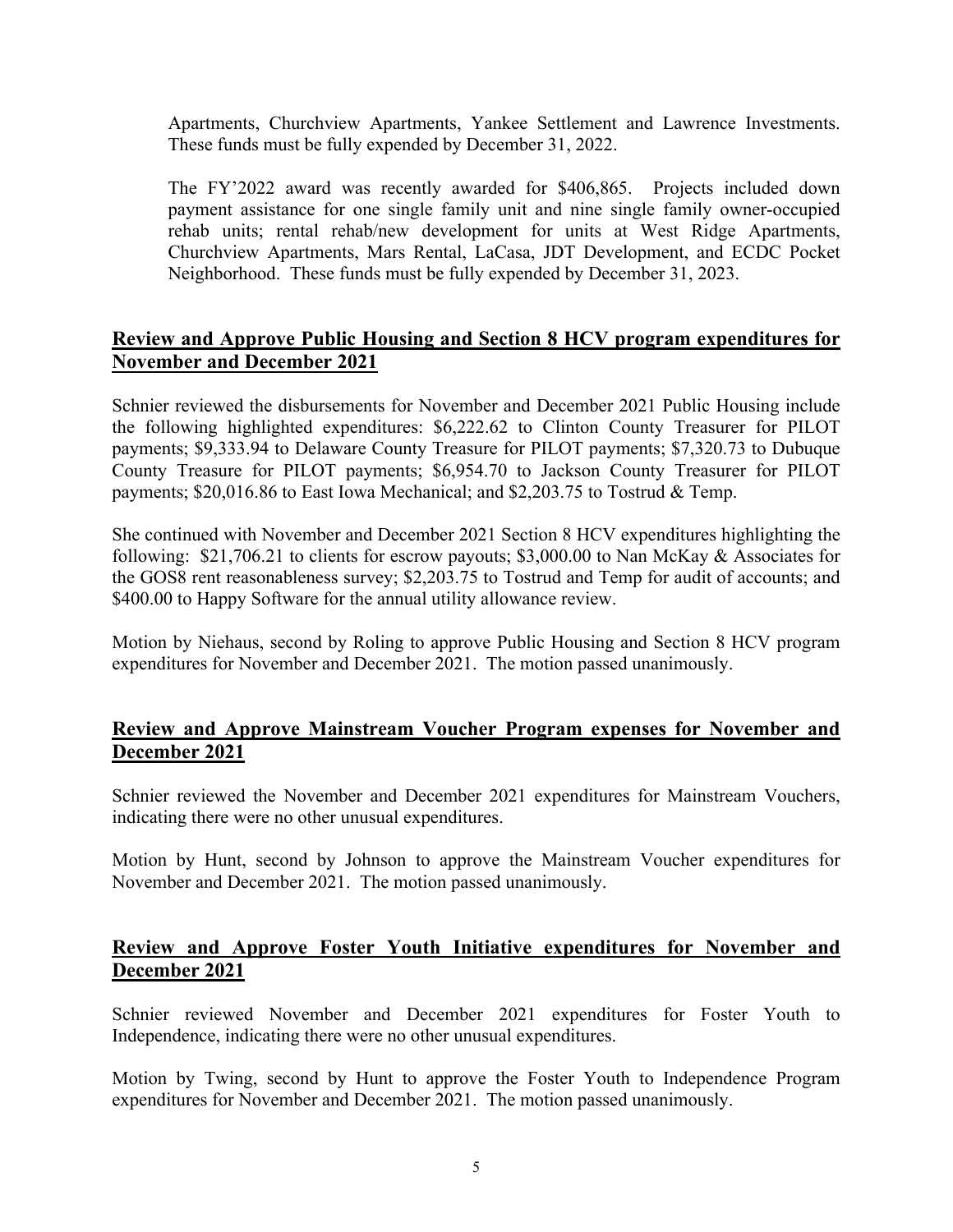## **Review and Approve EIRHC USDA program expenditures for November and December 2021**

Schnier reported on the EIRHC USDA program expenditures for November and December 2021 which included the following: \$51.25 to Tostrud and Temp for audit of accounts; \$180.00 to Reimer Lawn Care for lawn care. She indicated there were no other unusual expenditures.

Motion by Hunt, second by Niehaus to approve the EIRHC USDA program expenditures for November and December 2021. The motion passed unanimously.

## **Review and Approve EIRHC Evergreen Meadows and Asbury Meadows program expenditures for November and December 2021**

Schnier presented the EIRHC Evergreen Meadows expenditures for November and December 2021, which include the following cash disbursements of \$2,834.60 to East Iowa Mechanical for service calls; and \$3,854.61 to Comelec Services for camera installation.

Schnier presented the Asbury Meadows expenditures highlighting the cash disbursements of \$750.00 to Reimer Lawn Care for turf maintenance; \$10,760.28 to East Iowa Mechanical for service calls; and \$102.50 to Tostrud and Temp for audit of accounts.

Motion by Niehaus, second by Hunt to approve the EIRHC Evergreen Meadows and Asbury Meadows program expenditures for November and December 2021.

### **Review and Approve EIRH TC Corp program expenditures for November and December 2021**

Schnier went on to review the EIRH TC Corp expenditures for November and December 2021 noting \$493.75 to J&D Catering for catered food for board meetings. There were no other unusual EIRH TC Corp expenditures.

Motion by Twing, second by Roling to approve Tax credit program expenditures for November and December 2021. The motion passed unanimously.

## **Review and Approve Tenant Based Rent Assistance Expenditures for November and December 2021**

Schnier stated there were no unusual TBRA expenditures for the months of November and December 2021.

Motion by Boss, second by Roling to approve the Tenant Based Rent Assistance Expenditures for November and December 2021. The motion passed unanimously.